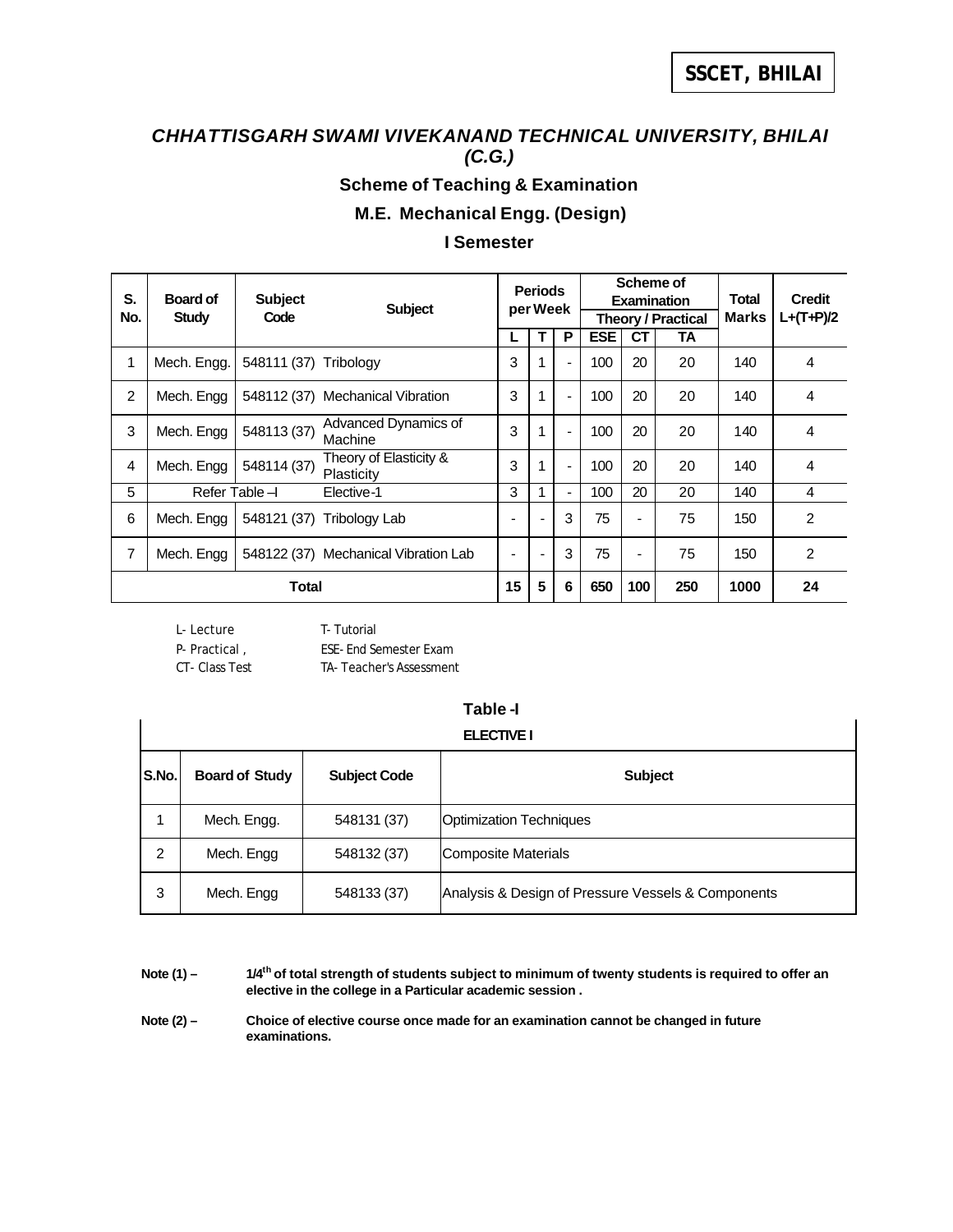## *CHHATTISGARH SWAMI VIVEKANAND TECHNICAL UNIVERSITY, BHILAI*

*(C.G.)*

### **Scheme of Teaching & Examination**

#### **M.E. Mechanical Engg. (Design)**

#### **II Semester**

| S.<br>Board of |              |                     |                                        |                          | <b>Periods</b> |                                              | Scheme of<br><b>Examination</b> |                |           | Total | <b>Credit</b>  |
|----------------|--------------|---------------------|----------------------------------------|--------------------------|----------------|----------------------------------------------|---------------------------------|----------------|-----------|-------|----------------|
| No.            | <b>Study</b> | <b>Subject Code</b> | <b>Subject</b>                         |                          |                | per Week<br><b>Marks</b><br><b>Practical</b> |                                 | Theory /       |           |       | $L+(T+P)2$     |
|                |              |                     |                                        |                          | т              | P                                            | <b>ESE</b>                      | <b>CT</b>      | <b>TA</b> |       |                |
| 1              | Mech. Engg.  | 548211 (37)         | <b>Finite Element Methods</b>          | 3                        | 1              |                                              | 100                             | 20             | 20        | 140   | 4              |
| 2              | Mech. Engg   | 548212 (37)         | <b>CAD/CAM Application</b>             | 3                        | 1              |                                              | 100                             | 20             | 20        | 140   | 4              |
| 3              | Mech. Engg   | 548213 (37)         | <b>Advanced Machine Tool</b><br>Design | 3                        | 1              |                                              | 100                             | 20             | 20        | 140   | 4              |
| 4              | Mech. Engg   | 548214 (37)         | Advanced Mechanism                     | 3                        | 1              |                                              | 100                             | 20             | 20        | 140   | 4              |
| 5              |              | Refer Table-II      | Elective-1                             | 3                        | 1              |                                              | 100                             | 20             | 20        | 140   | 4              |
| 6              | Mech. Engg   | 548221 (37)         | Finite Element Method Lab              | $\overline{\phantom{0}}$ | ۰              | 3                                            | 75                              | $\blacksquare$ | 75        | 150   | 2              |
| 7              | Mech. Engg   | 548222 (37)         | CAD/CAM Lab                            | ٠                        | $\blacksquare$ | 3                                            | 75                              | $\blacksquare$ | 75        | 150   | $\overline{2}$ |
|                | <b>Total</b> |                     |                                        | 15                       | 5              | 6                                            | 650                             | 100            | 250       | 1000  | 24             |

L- Lecture T- Tutorial

P- Practical, ESE- End Semester Exam

CT- Class Test TA- Teacher's Assessment

|       | <b>Table-II</b>       |                     |                                              |  |  |  |  |  |  |
|-------|-----------------------|---------------------|----------------------------------------------|--|--|--|--|--|--|
|       | <b>ELECTIVE - II</b>  |                     |                                              |  |  |  |  |  |  |
| S.No. | <b>Board of Study</b> | <b>Subject Code</b> | <b>Subject</b>                               |  |  |  |  |  |  |
|       | Mech. Engg.           | 548231 (37)         | <b>Experimental Stress Analysis</b>          |  |  |  |  |  |  |
| 2     | Mech. Engg            | 548232 (37)         | <b>Measurement System Analysis</b>           |  |  |  |  |  |  |
| 3     | Mech. Engg            | 548233 (37)         | <b>Computer Graphics &amp; Visualization</b> |  |  |  |  |  |  |

- Note (1) **1/4<sup>th</sup> of total strength of students subject to minimum of twenty students is required to offer an elective in the college in a Particular academic session .**
- Note (2) Choice of elective course once made for an examination cannot be changed in future **examinations.**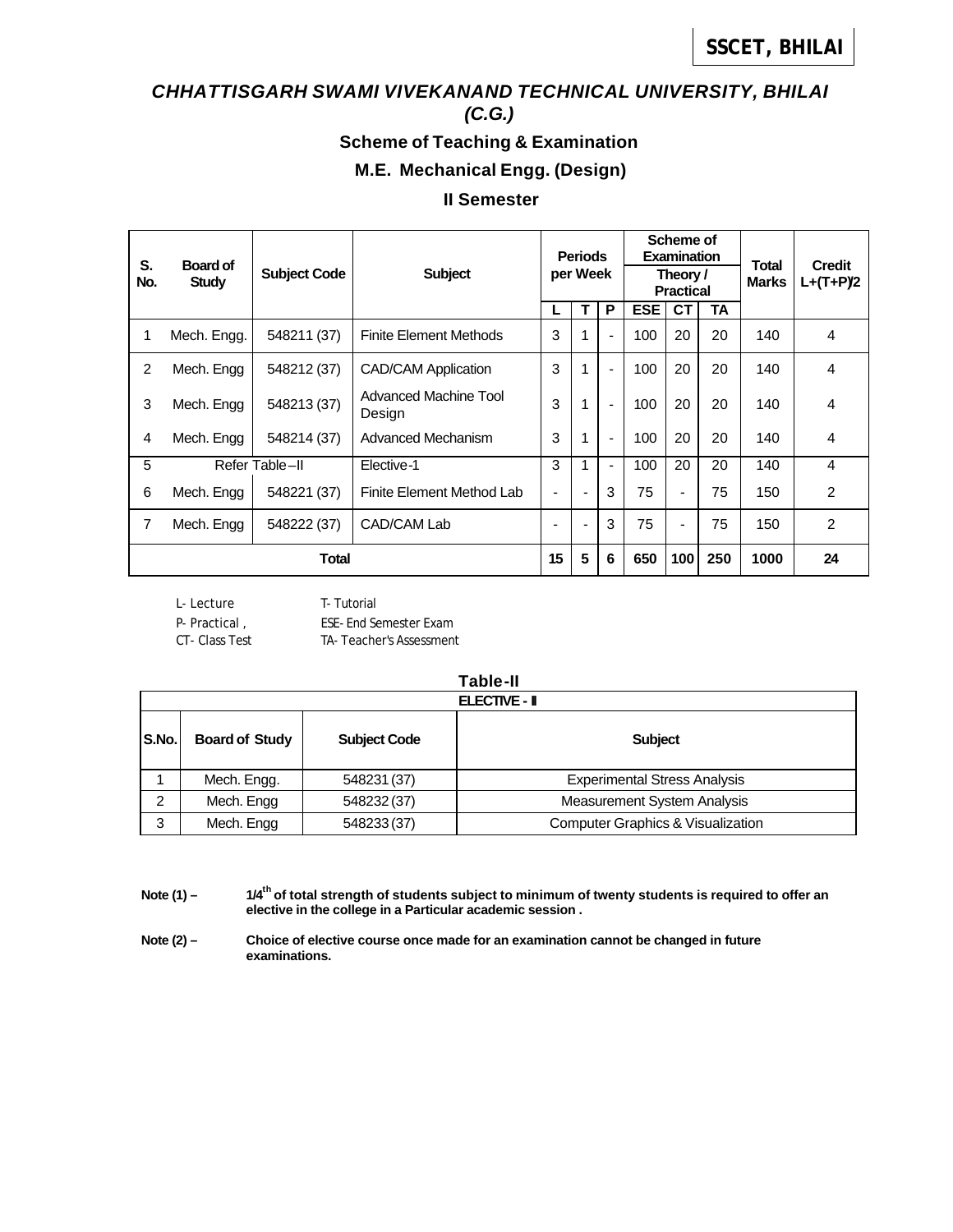# *CHHATTISGARH SWAMI VIVEKANAND TECHNICAL UNIVERSITY, BHILAI (C.G.)* **Scheme of Teaching & Examination**

**M.E. Mechanical Engg. (Design)**

#### **III Semester**

| S.<br>No.      | <b>Board of</b><br><b>Study</b> | <b>Subject Code</b> | <b>Subject</b>                                     | Periods per<br>Week |              |                |                |                          |     |     | Scheme of<br><b>Examination</b><br>Theory /<br><b>Practical</b> |  | <b>Total</b><br><b>Marks</b> | <b>Credit</b><br>$L+(T+P)/2$ |
|----------------|---------------------------------|---------------------|----------------------------------------------------|---------------------|--------------|----------------|----------------|--------------------------|-----|-----|-----------------------------------------------------------------|--|------------------------------|------------------------------|
|                |                                 |                     |                                                    | L                   | т            | P              | <b>ESE</b>     | <b>CT</b>                | TA  |     |                                                                 |  |                              |                              |
| 1              | Mech. Engg.                     | 548311 (37)         | <b>Robotics</b>                                    | 3                   | $\mathbf{1}$ | $\blacksquare$ | 100            | 20                       | 20  | 140 | 4                                                               |  |                              |                              |
| $\overline{2}$ | Mech. Engg                      | 548312 (37)         | Fatigue & Creep                                    | 3                   | $\mathbf{1}$ | $\blacksquare$ | 100            | 20                       | 20  | 140 | 4                                                               |  |                              |                              |
| 3              | Mech. Engg                      | 548321 (37)         | Preliminary work on<br><b>Dissertation</b>         | $\blacksquare$      |              | 28             | 100            | $\blacksquare$           | 100 | 200 | 14                                                              |  |                              |                              |
| 4              | Mech. Engg                      | 548322 (37)         | Seminar on Industrial<br>Training and Dissertation |                     |              | 03             | $\blacksquare$ | $\overline{\phantom{0}}$ | 20  | 20  | 2                                                               |  |                              |                              |
| Total          |                                 |                     | 6                                                  | $\mathbf{2}$        | 31           | 300            | 40             | 160                      | 500 | 24  |                                                                 |  |                              |                              |

| I - Lecture   | <b>T</b> -Tutorial             |
|---------------|--------------------------------|
| P- Practical. | <b>FSF-Fnd Semester Exam</b>   |
| CT-Class Test | <b>TA-Teacher's Assessment</b> |

Note (1) – **1/4<sup>th</sup>** of total strength of students subject to minimum of twenty students is required to offer an **elective in the college in a Particular academic session .**

Note (2) – Choice of elective course once made for an examination cannot be changed in future **examinations.**